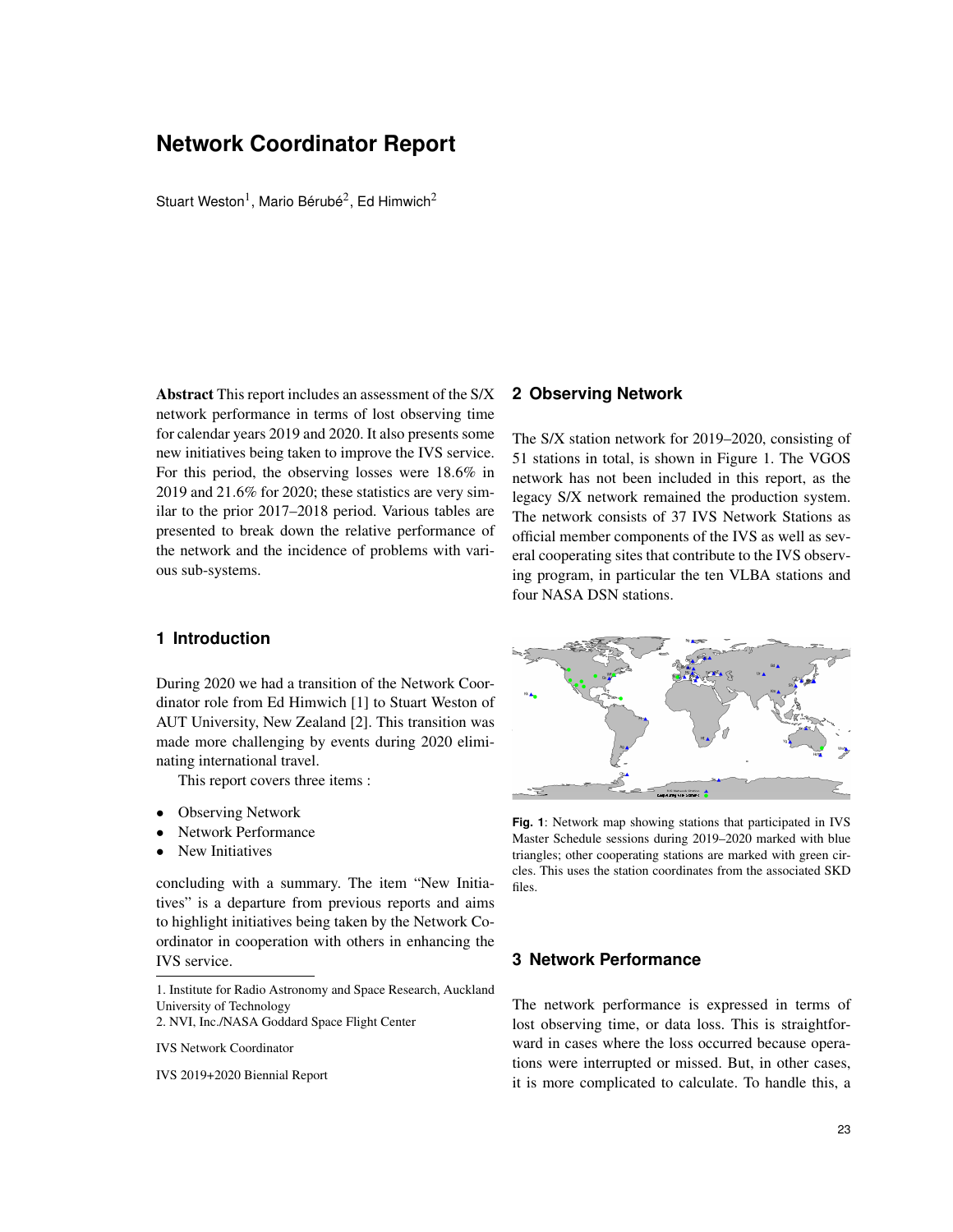non-observing time loss is typically converted into an equivalent lost observing time by expressing it as an approximate equivalent number of recorded bits lost. As an example, a warm receiver will greatly reduce the sensitivity of a telescope. The resulting performance will be in some sense equivalent to the station having a cold receiver but observing for (typically) only one third of the nominal time and therefore recording the equivalent of only one-third of the expected bits. In a similar fashion, poor pointing can be converted into an equivalent lost sensitivity and then equivalent fraction of lost bits. Poor recordings are simply expressed as the fraction of total recorded bits lost.

Using correlator reports, an attempt was made to determine how much observing time was lost at each station and why. This was not always straightforward to do. Sometimes the correlator notes do not indicate that a station had a particular problem, while the quality code summary indicates a significant loss. Reconstructing which station or stations had problems—and why—in these circumstances does not always yield accurate results. Another problem was that it is hard to determine how much RFI affected the data, unless one or more channels were removed and that eliminated the problem. It can also be difficult to distinguish between BBC and RFI problems. For individual station days, the results should probably not be assumed to be accurate at better than the 5% level.

The results here should not be viewed as an absolute evaluation of the quality of each station's performance. As mentioned above, the results themselves are only approximate. In addition, some problems such as weather and power failures are beyond the control of the station. Instead the results should be viewed in aggregate as an overall evaluation of what percentage of the observing time the network is collecting data successfully. Development of the overall result is organized around individual station performance, but the results for individual stations do not necessarily reflect the quality of operations at that station.

The overall network performance for 2019–2020 is very similar to the prior 2017–2018 period as shown in Figure 2. The results of this report are based on correlator and analysis reports for 341 24-hour correlated sessions. The examined data set includes 2,315,499 dual-frequency observations. Approximately 75% of these observations were successfully correlated, and over 66% were used in the final IVS Analysis Reports for 2019 and 2020. These numbers are slightly down





**Fig. 2**: The historical data loss since 2000.

from the prior 2017–2018 period. Sessions correlated at the VLBA were also included when data analysis reports provided relevant information about reasons for data loss.

**Table 1**: Data sets used for the 2019–2020 network performance report.

|      |     |                            | Year Sessions  Station days Observations Correlated Used |     |          |
|------|-----|----------------------------|----------------------------------------------------------|-----|----------|
| 2019 | 182 | $ 1,875(1,780) $ 1,276,954 |                                                          | 76% | $ 67\% $ |
| 2020 | 159 | 1,520(1,388)               | 1,038,545                                                | 74% | 66%      |

Table 1 summarizes the data set used for the 2019– 2020 network performance report. The data in parentheses represent the station days processed by the correlators. The table also includes the percentage of successfully correlated and used observations. We see a decrease in sessions from the previous 2017–2018 period; the decrease was 10% in 2019 compared to 2017 and 9% for 2020, resulting in a corresponding drop in station days and observations. The percentage correlated was comparable to the previous period but with a drop in the percentage used (from 71% in 2017 and 68% in 2018); this decrease in the percentage used warrants further investigation. The average number of stations per session is 10.3 in 2019 and 9.6 in 2020 compared to 10.1 in 2018.

More than 349 station days (18.6%) were lost in 2019, and 328 (21.6%) days were lost in 2020. The observing time loss for 2019–2020 has been affected by stations that did not observe and were not removed from the master schedule. This loss accounted for 227 station days, or 7%.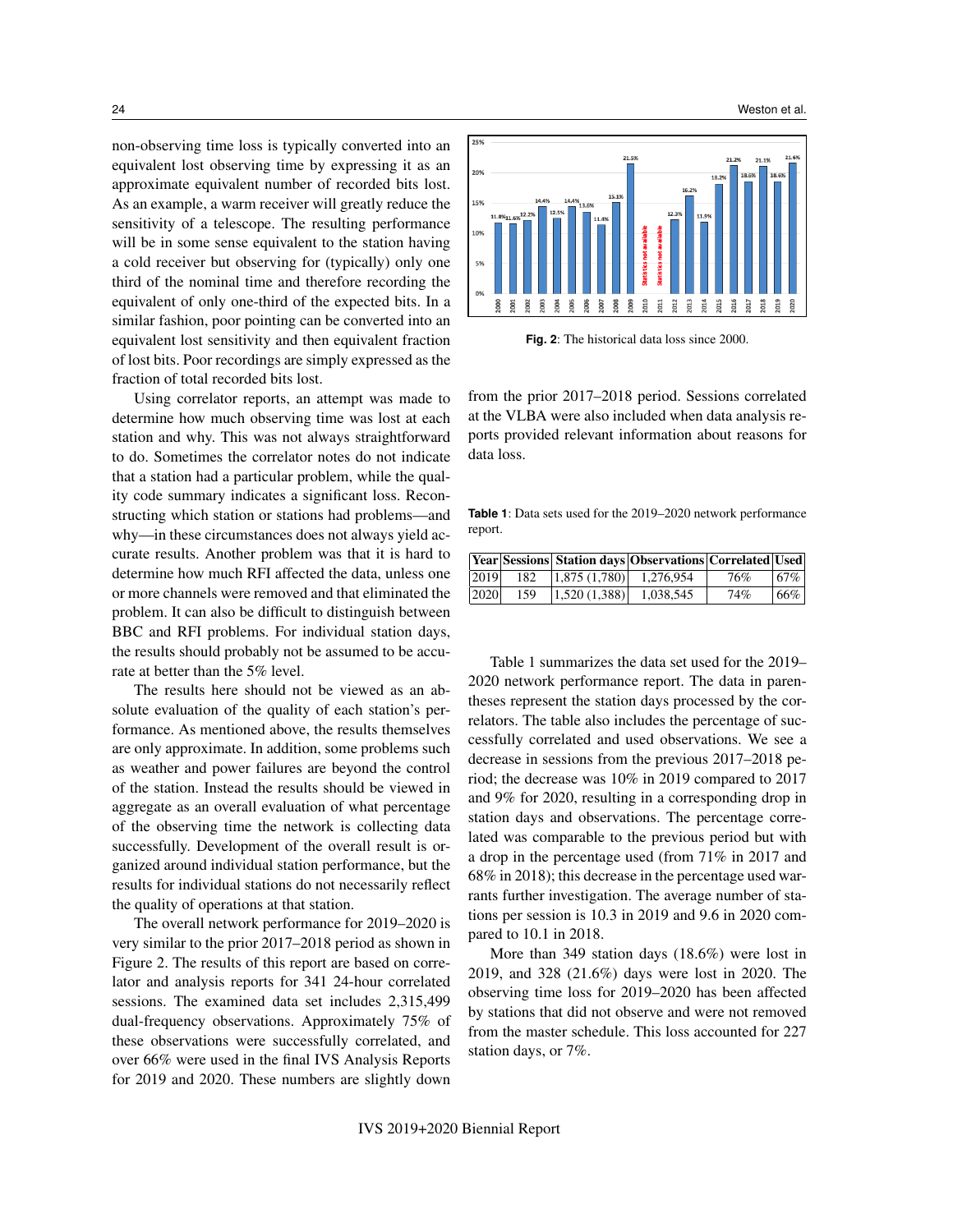

**Fig. 3**: Percentage of data loss for each sub-sytem in 2019.



2019 correlated sessions  $12^{1}$ 

**Fig. 5**: The number of 24-hour sessions correlated in 2019.



**Fig. 6**: The number of 24-hour sessions correlated in 2020.

**Fig. 4**: Percentage of data loss for each sub-sytem in 2020.

In 2019 the network lost over 18.6% of its data as shown in Figure 3, a slight improvement over the previous period. But for 2020, shown in Figure 4, the loss was 21.6% and is a 3% increase in data loss. This appears to be a repeat of the prior 2017–2018 period. To analyze this global performance, the network has been analyzed by groups: Figure 5 shows 2019, and Figure 6 shows 2020. Tables 2 and 3 provide information on the three groups: Big Large N (stations that were used in 51 or more sessions), **Large N** (stations that were used in 21 or more sessions), and Small N (stations that were used in 20 or fewer sessions). The distinction between these groups was made on the assumption that results will be more meaningful for the stations with more sessions. The **Big Large N** group is a subset of Large N and is used to show the performance of the busiest IVS stations.

The categories in Table 4 are rather broad and require some explanation, which is given below.

- Antenna This category includes all antenna problems, including mis-pointing, antenna control computer failures, non-operation due to wind through 2013, and mechanical breakdowns of the antenna. It also includes scheduled antenna maintenance.Wind stows have been moved to Miscellaneous starting in 2014.
- Clock This category includes situations in which correlation was impossible because the clock offset either was not provided or was wrong, leading to "no fringes." Maser problems and coherence problems that could be attributed to the Maser are also included in this category. Phase instabilities reported for Kokee are included in this category. DBBC clock errors are included in this category.
- Miscellaneous This category includes problems that do not fit into other categories, mostly problems beyond the control of the stations, such as power (only prior to 2012), (non-wind) weather through 2013, wind stows (moved here from the Antenna category starting in 2014), cables, scheduling conflicts at the stations, and errors in the observing schedules provided by the Operation Centers. For 2006 and 2007, this category also includes errors due to tape operations at the stations that were forced to use tape because either they did not have a disk recording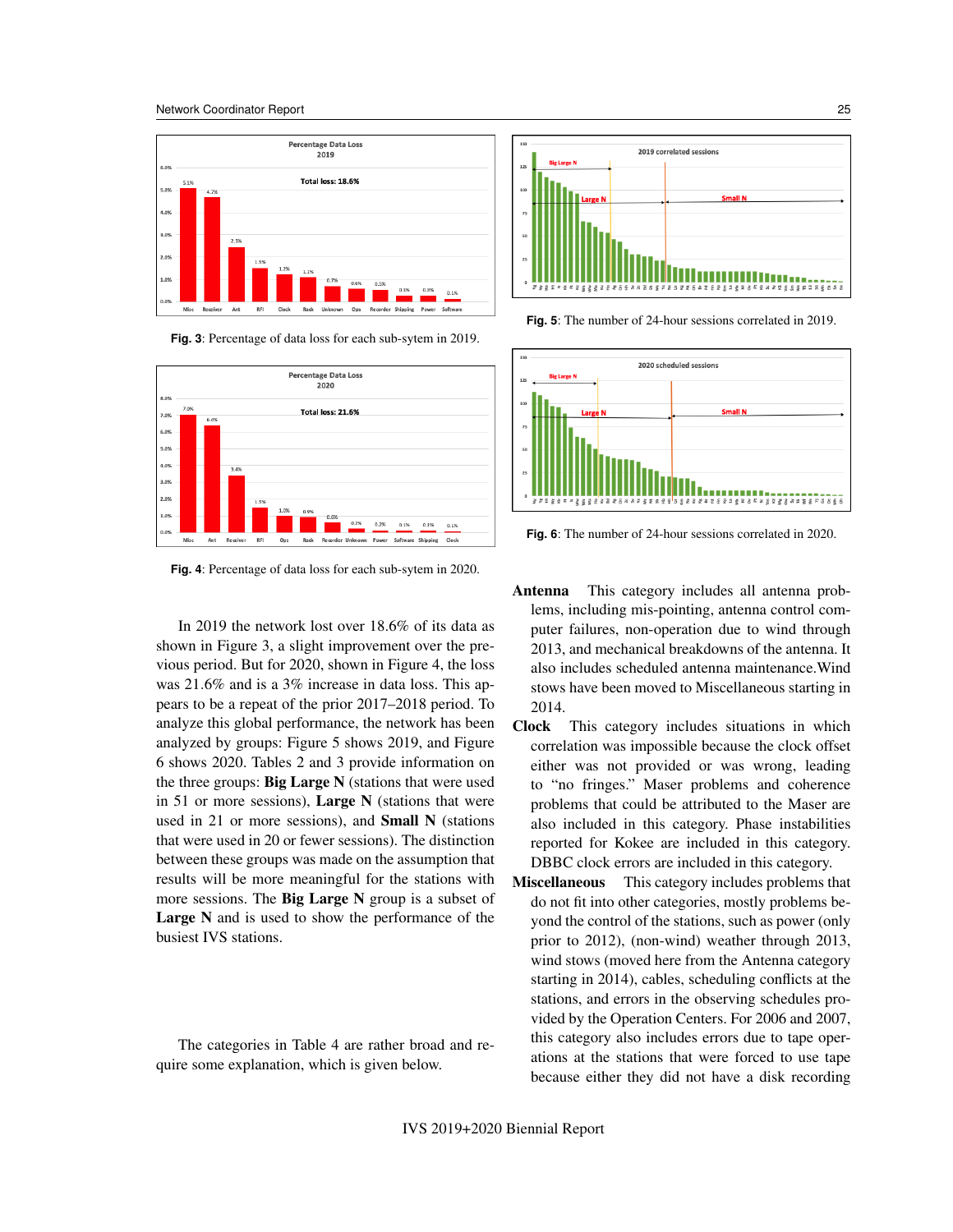| Category                | Number stations Station-days Average Median > 92%   <70% |      |          |          |  |    |  |  |  |  |  |  |
|-------------------------|----------------------------------------------------------|------|----------|----------|--|----|--|--|--|--|--|--|
| $ Big$ Large N $(>50) $ | 14                                                       | 1319 | $18.0\%$ | $19.8\%$ |  |    |  |  |  |  |  |  |
| Large N $(>21)$         | 23                                                       | 1595 | $17.4\%$ | $17.0\%$ |  |    |  |  |  |  |  |  |
| Small N $(\leq 21)$     | 28                                                       | 280  | 25.3%    | $19.9\%$ |  |    |  |  |  |  |  |  |
| Full network            | 51                                                       | 1875 | 18.6%    | $19.0\%$ |  | 14 |  |  |  |  |  |  |

**Table 2**: Group analysis for 2019.

**Table 3**: Group analysis for 2020.

| Category          | Number stations Station-days Average Median   > 92%   < 70% |      |          |          |    |  |
|-------------------|-------------------------------------------------------------|------|----------|----------|----|--|
| Big~Large N (>50) |                                                             | 917  | $17.7\%$ | $14.4\%$ |    |  |
| Large N $(>21)$   | 23                                                          | 1330 | 21.5%    | 16.6%    |    |  |
| Small N $(<21)$   | 28                                                          | 178  | 24.3%    | $4.1\%$  |    |  |
| Full network      |                                                             | 1508 | 21.8%    | 8.6%     | 24 |  |

**Table 4**: Percentages of data loss by sub-system. Percentages for 2010 and 2011 were not calculated.

| Sub-System    | 2020 |               |     |     | 2019 2018 2017 2016 2015 2014 2013 2012 2009 2008 2007 |     |     |         |     |     |               |         |     |           | 2006 2005 2004 2003 |     |
|---------------|------|---------------|-----|-----|--------------------------------------------------------|-----|-----|---------|-----|-----|---------------|---------|-----|-----------|---------------------|-----|
| Miscellaneous | 7.1  | 5.1           | 8.6 | 6.5 | 3.3                                                    | 4.7 | 4.2 | .5      | 0.8 | 3.3 | .9            | 0.9     | 2.4 | $\cdot$   | 1.0                 | 0.9 |
| Antenna       | 6.4  | 2.5           | 5.2 | 3.6 | 9.2                                                    | 3.6 | 1.8 | 6.4     | 2.2 | 6.3 | 2.9           | 3.9     | 2.6 | 3.5       | 4.1                 | 2.6 |
| Receiver      | 3.5  | 4.7           | 2.8 | 1.5 | 0.6                                                    | 1.8 | 1.7 | $\cdot$ | 1.4 | 4.0 | 2.1           |         | 2.8 | 3.5       | 2.3                 | 3.6 |
| RFI           | 1.5  | .5            | 1.8 | 2.3 | 2.3                                                    | 1.6 | 1.6 | 1.0     | 1.5 | 1.3 | 2.2           | $\cdot$ | 1.6 | 0.9       | 0.6                 | 1.3 |
| Operations    | 1.0  | $0.6^{\circ}$ | 0.6 | 0.6 | 0.5                                                    |     | 0.5 | 0.4     | 0.2 | 0.3 | 0.3           | 0.0     | 0.3 | 0.7       | 0.8                 | 0.5 |
| Rack          | 0.9  |               | 0.9 | 0.9 | 0.6                                                    | 2.3 | 1.4 | 3.2     | 2.7 | 1.4 | 1.3           | 1.3     | 2.2 | 0.7       | 0.9                 | 0.7 |
| Recorder      | 0.6  | 0.5           | 0.5 | 0.5 | 0.5                                                    | 1.2 | 0.5 | 0.5     | 0.7 | 0.6 | 0.6           | 0.5     | 0.4 | $1.3^{+}$ | 1.4                 | 1.6 |
| Unknown       | 0.2  | 0.7           | 0.5 | 0.9 | 1.0                                                    | 1.1 | 0.2 | 0.9     | 1.7 | 3.1 | 2.7           |         | 0.5 | 0.5       | $\cdot$ 3           | 1.8 |
| Power         | 0.2  | 0.3           | 0.2 | 0.9 | 0.4                                                    | 0.2 | 0.0 | 0.3     |     |     |               |         |     |           |                     |     |
| Software      | 0.1  | 0.1           | 0.0 | 0.1 | 0.1                                                    | 0.1 | 0.0 | 0.2     | 0.0 | 0.0 | $0.0^{\circ}$ | 0.0     | 0.0 | 0.1       | 0.0                 | 0.0 |
| Shipping      | 0.1  | 0.3           | 0.3 | 0.4 | 0.3                                                    | 0.2 | 0.0 | 0.1     | 0.4 | 0.9 | 0.8           | 0.1     | 0.0 | 0.0       | 0.2                 | 0.9 |
| Clock         | 0.1  | $\cdot$       | 0.0 | 0.5 | 2.3                                                    | 0.2 | 0.0 | 0.6     | 0.2 | 0.4 | 0.1           | 0.0     | 0.2 | 2.1       | 0.1                 | 0.5 |

system or they did not have enough media. All tape operations have since ceased. This category is dominated by weather and scheduling conflict issues.

- Operations This category includes all operational errors, such as DRUDG-ing the wrong schedule, starting late because of shift problems, operator (as opposed to equipment) problems changing recording media, and other problems.
- **Power** This category includes data lost due to power failures at the sites. Prior to 2012, losses due to power failures were included in the Miscellaneous category.
- Rack This category includes all failures that could be attributed to the rack (DAS), including the formatter and BBCs. There is some difficulty in distinguishing BBC and RFI problems in the correlator reports, so some losses are probably mis-assigned between the Rack category and the RFI category.
- Receiver This category includes all problems related to the receiver, including outright failure, loss

of sensitivity because the cryogenics failed, design problems that impact the sensitivity, LO failure, and loss of coherence that was due to LO problems. In addition, for lack of a more clearly accurate choice, loss of sensitivity due to upper X-band Tsys and roll-off problems are assigned to this category.

- Recorder This category includes problems associated with data recording systems. Starting with 2006, no problems associated with tape operations are included in this category.
- RFI This category includes all losses directly attributable to interference, including all cases of amplitude variations in individual channels, particularly at S-band. There is some difficulty in distinguishing BBC and RFI problems in the correlator reports, so some losses are probably mis-assigned between the Rack category and the RFI category.
- Shipping This category includes all observing time lost because the media were lost in shipping or held up in customs or because problems with electronic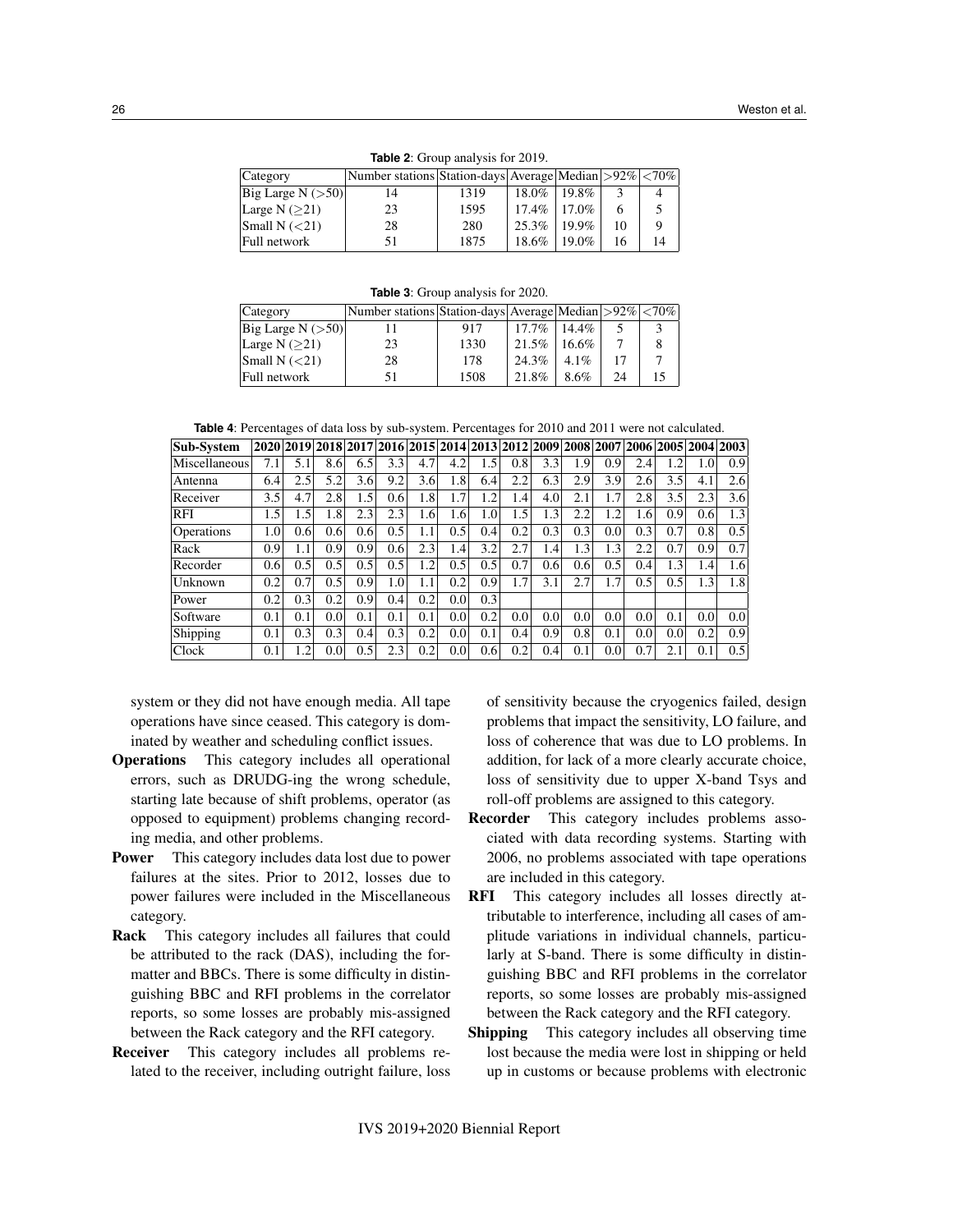

**Fig. 7**: IVS Auxiliary Data Archive world map with current participating stations.

transfer prevented the data from being correlated with the rest of the session's data.

- Software This category includes all instances of software problems causing observing time to be lost. This includes crashes of the Field System, crashes of the local station software, and errors in files generated by DRUDG.
- Unknown This category is a special category for cases where the correlator did not state the cause of the loss and it was not possible to determine the cause with a reasonable amount of effort.

An assessment of each station's performance is not provided in this report. While individual station information was presented in some of the previous years, this practice seemed to be counter-productive. Although many caveats were provided to discourage people from assigning too much significance to the results, there was feedback that suggested that the results were being over-interpreted. Additionally, some stations reported that their funding could be placed in jeopardy if their performance appeared bad, even if it was for reasons beyond their control. Last and least, there seemed to be some interest in attempting to "game" the analysis methods to apparently improve individual station results. Consequently, only summary results have been presented here.

Some detailed comments on the most significant issues for this year's data loss are given below.

- The two largest sources of data loss for 2019–2020 are Miscellaneous and Antenna. The high values of Miscellaneous are highly affected by stations having other commitments and bad weather. Many hours were lost by antennas being stowed due to high winds, snow, hurricanes, thunderstorms, or typhoons. The Antenna sub-system loss is mainly due to repairs at antennas that were delayed by months waiting for replacement parts.
- The Receiver sub-system is mainly due to a few stations observing a total of 122 station days with warm receivers while waiting for replacement parts.
- Operator performance is very good with less than 0.8% of data loss.
- RFI due to commercial systems continues to be an important factor of data loss mostly in S-band given that correlators dropped over 1.5% of the recorded channels. RFI is mainly evaluated from dropped channels at correlation, but there are some difficulties in distinguishing BBC and RFI problems. Some stations were contacted to confirm RFI presence at their site.